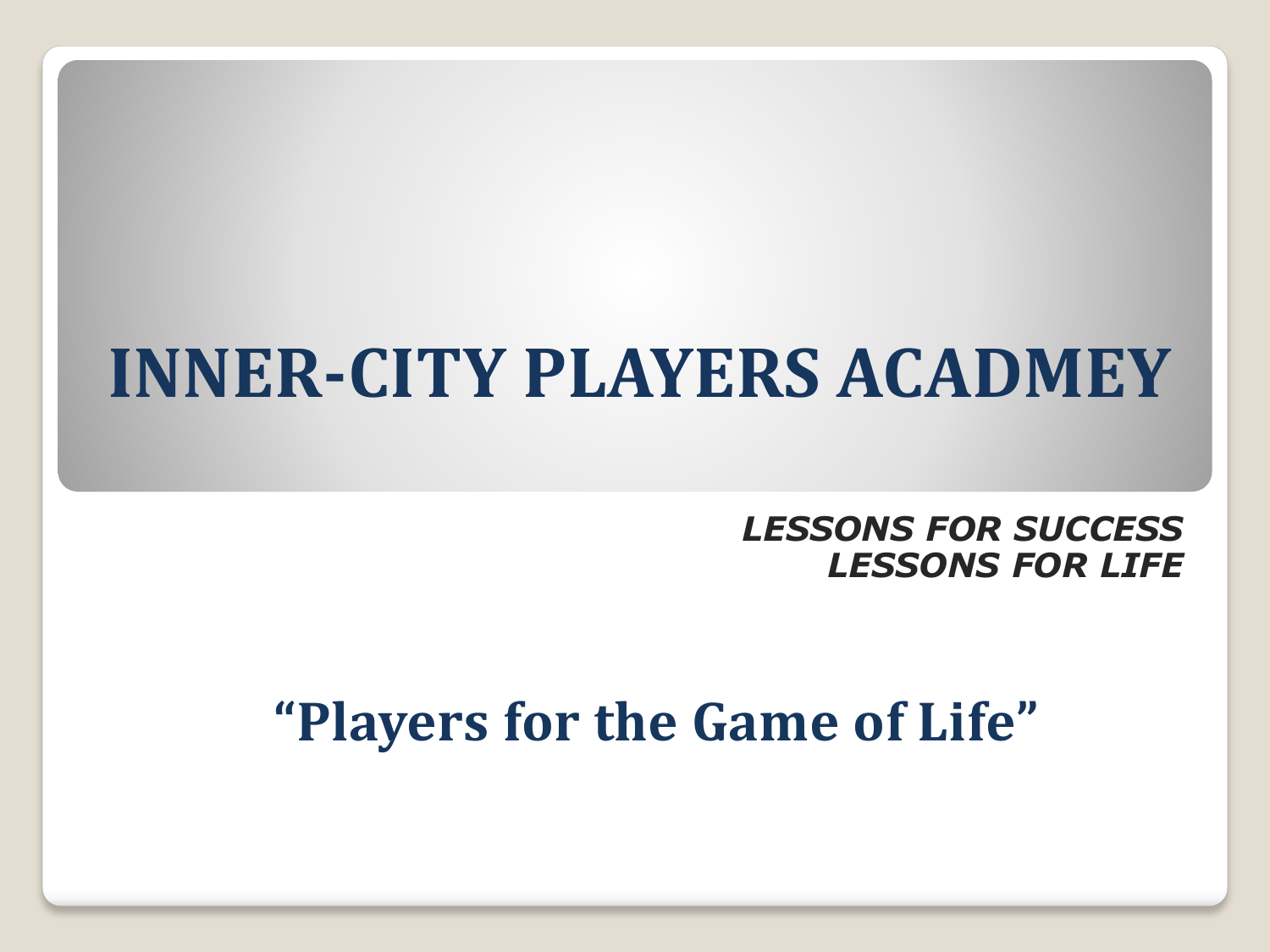- Formal dining
- Formal dress
- Formal speaking
- Formal dancing
- Hygiene
- Asking for a date
- Walking with a date
- Talking with a date

## **SOCIAL SKILLS**

#### • Standing / walking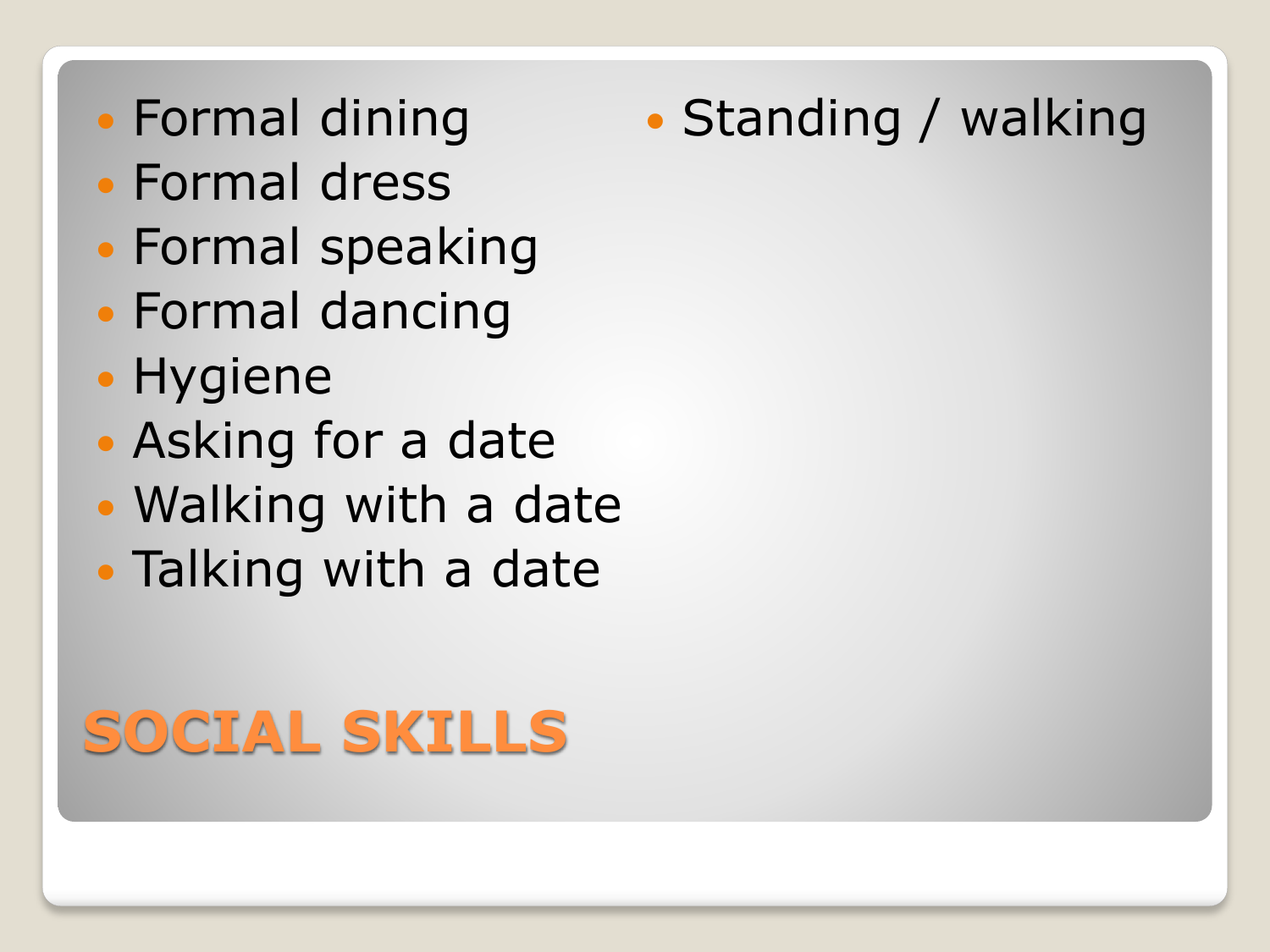- Measurement systems
- Utensils
- Machines
- Preparation
- Dice, chop, grade, etc.
- Fry, bake, broil, grill, etc.
- Boil, simmer, sauté
- Pots, pans, plates, platter, etc.
- Dinner ware / silver ware
- Breakfast
- Brunch
- Lunch
- Dinner

## **COOKING**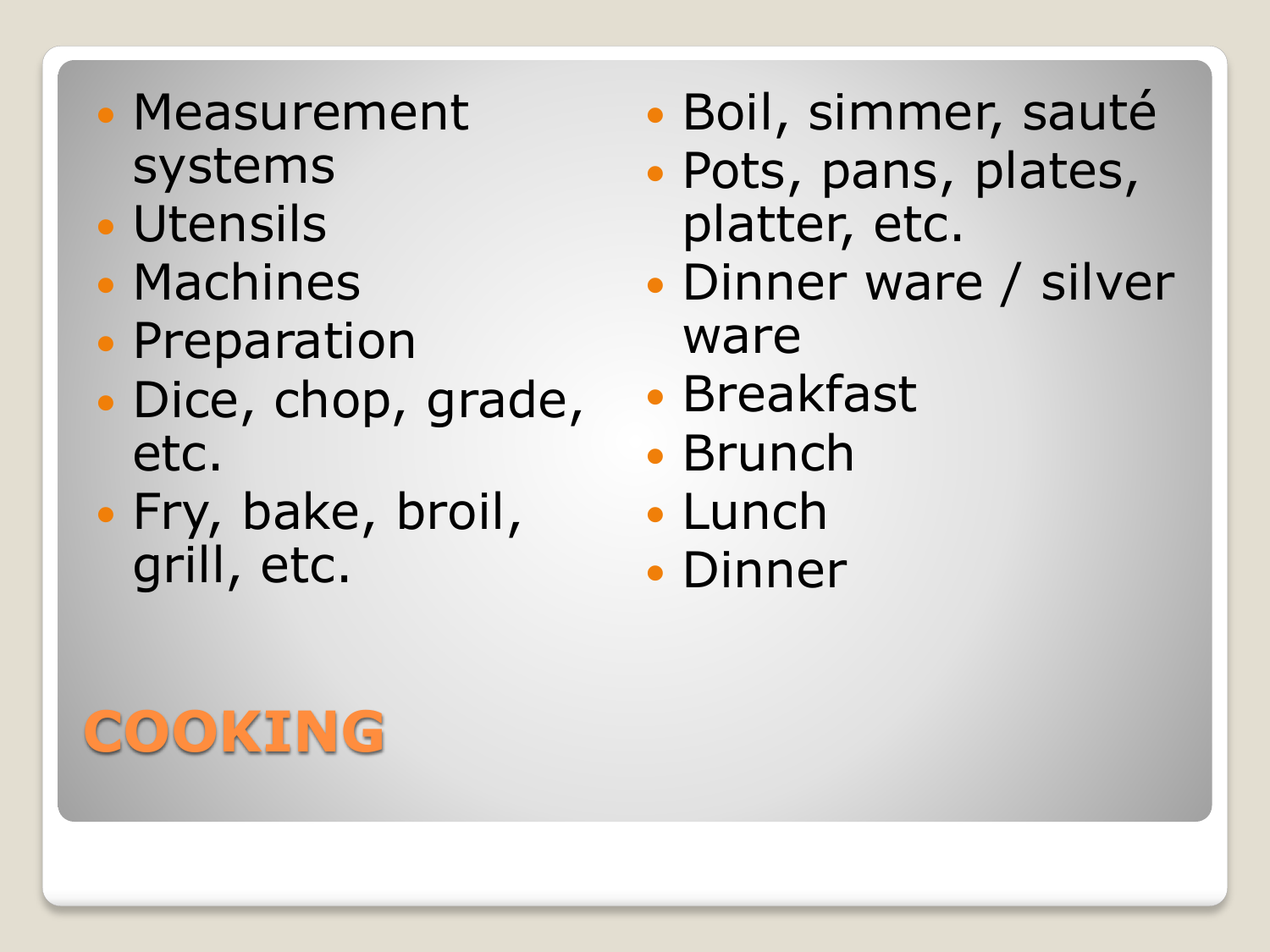- Bathroom
- Kitchen
- Bedroom
- Dusting
- Vacuuming
- Washing
- **· Interior design**
- Furniture

## **HOUSEKEEPING**

 Curtains Appliances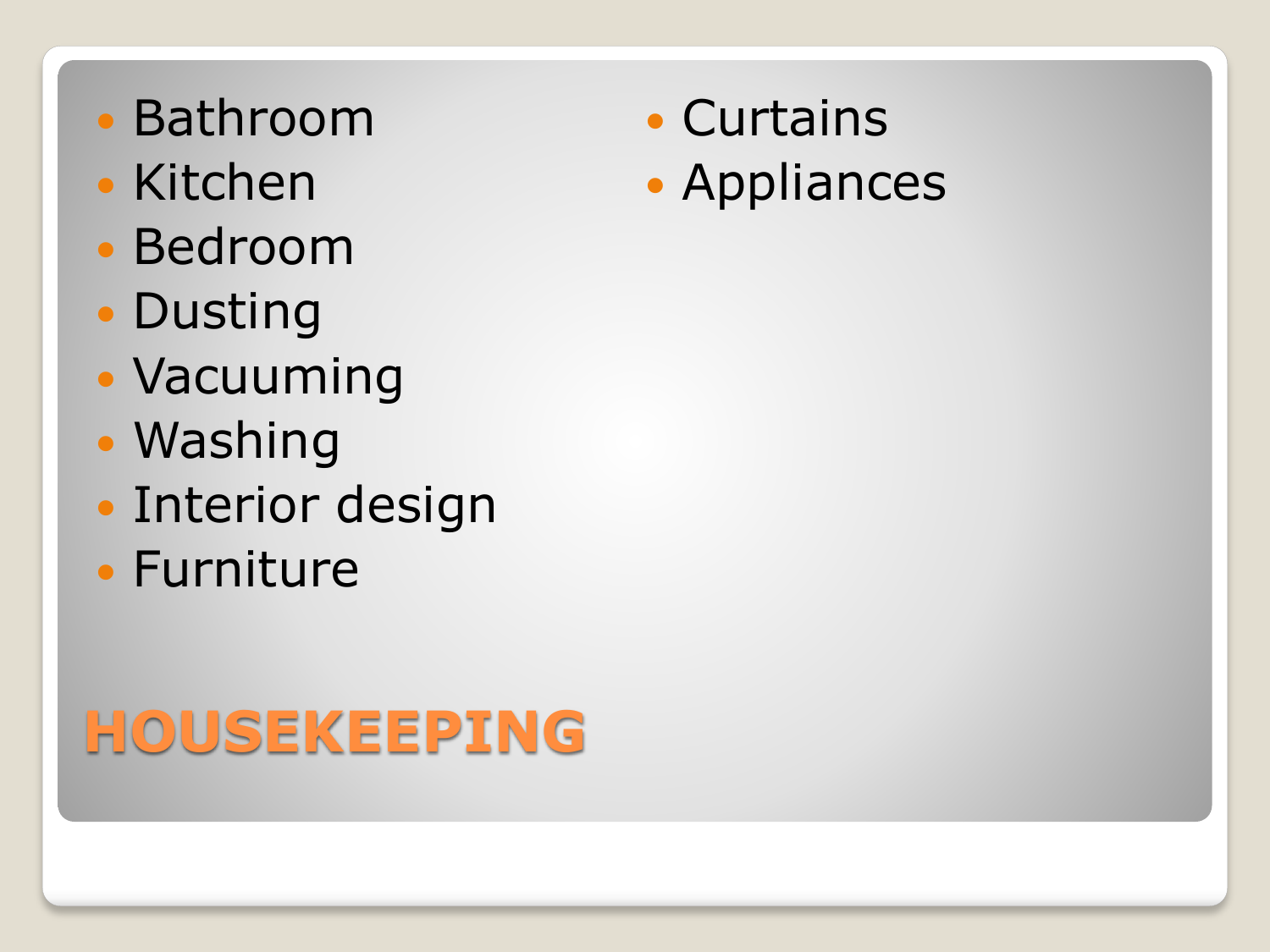Basic Check-up:

### Oil

- Power steering
- Brake
- Transmission
- Antifreeze
- Windshield
- Tires
- Systems:

# **AUTO MAINTENANCE**

- Ignition
- Electrical
- Fuel
- Brakes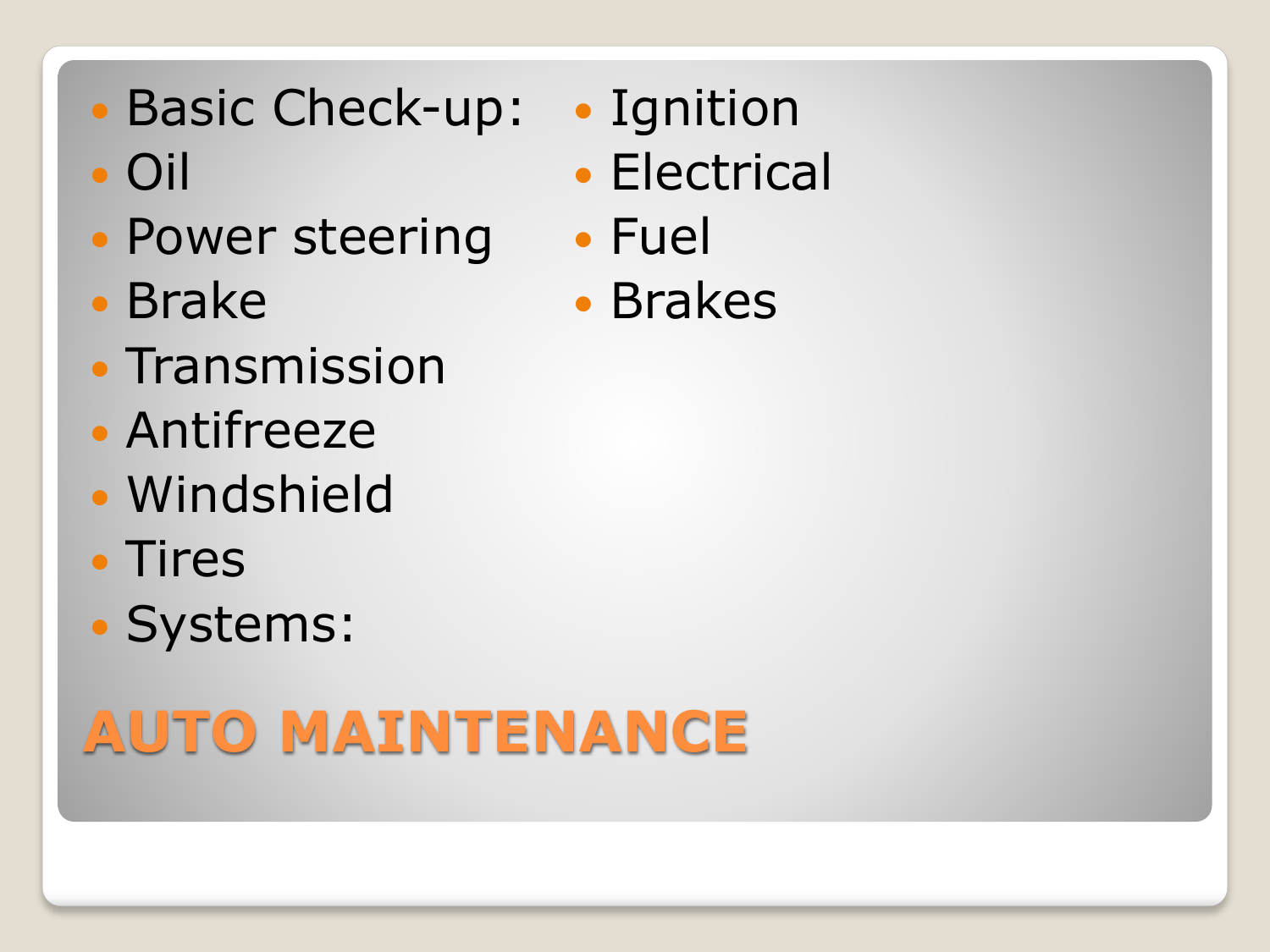- **Budgeting**
- Planning
- **Saving**
- Checking
- Credit
- Auto loan
- Home loan

### **PERSONAL FINANCE**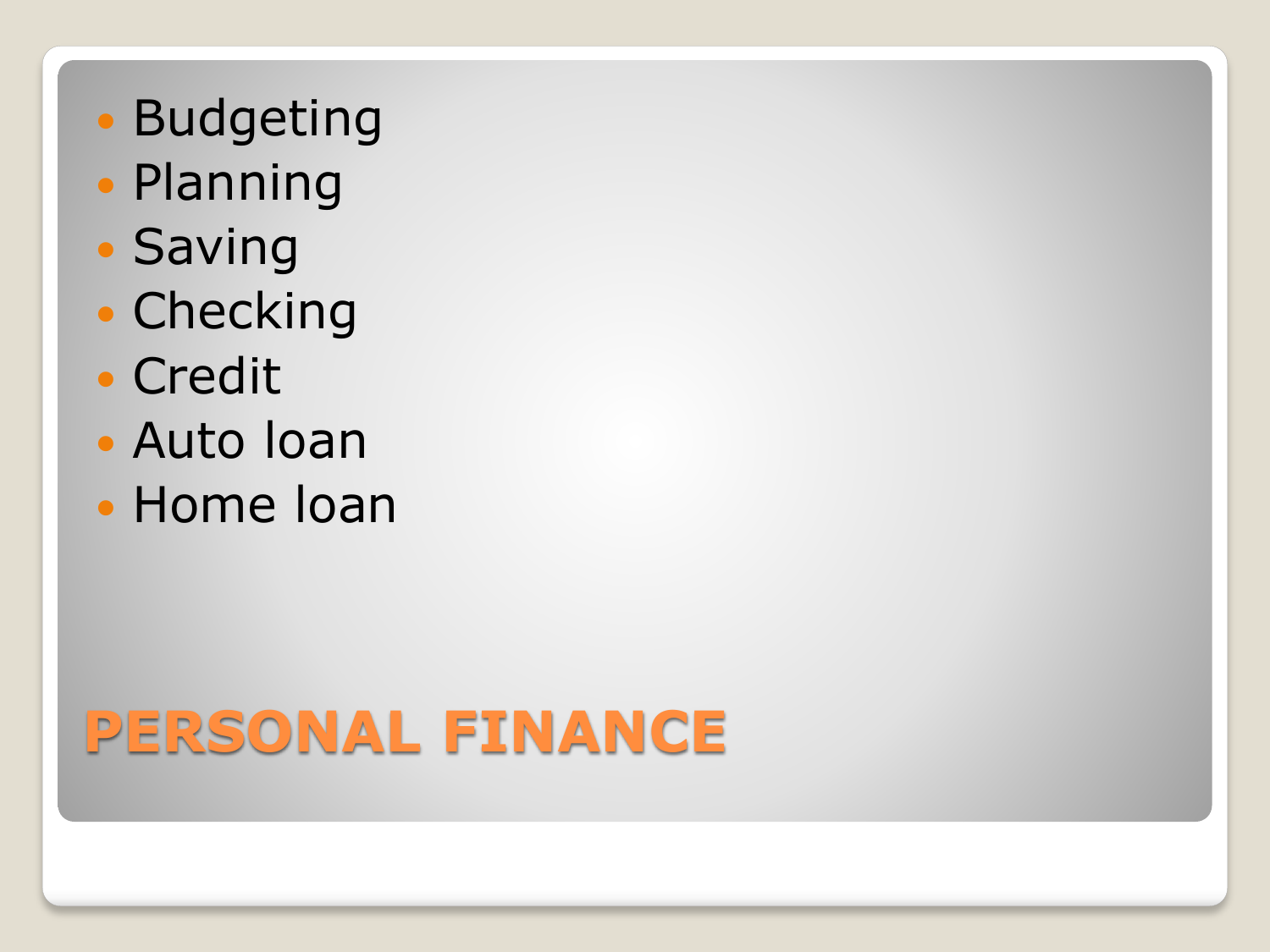- Aerobic exercises
- Sports
- Weight training
- Nutrition
- Spirituality
- Personal Hygiene/Self-Care

## **PERSONAL FITNESS/HYGIENE**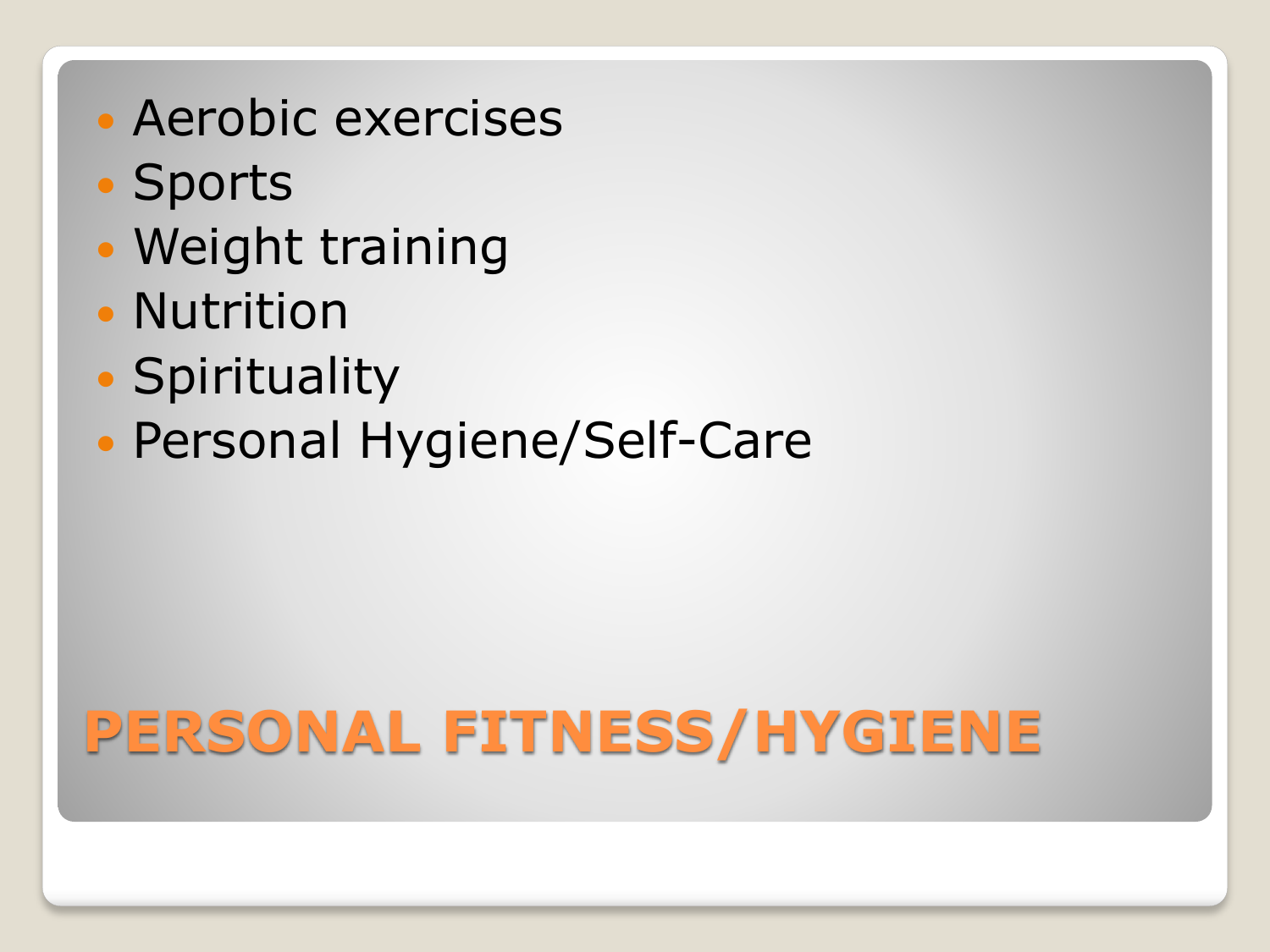- Self-control
- Anatomy
- Emotions
- Relationships
- Girls/Boys
- Parenting
- Alternative lifestyles

### **SEXUALITY/RESPONSIBILTY**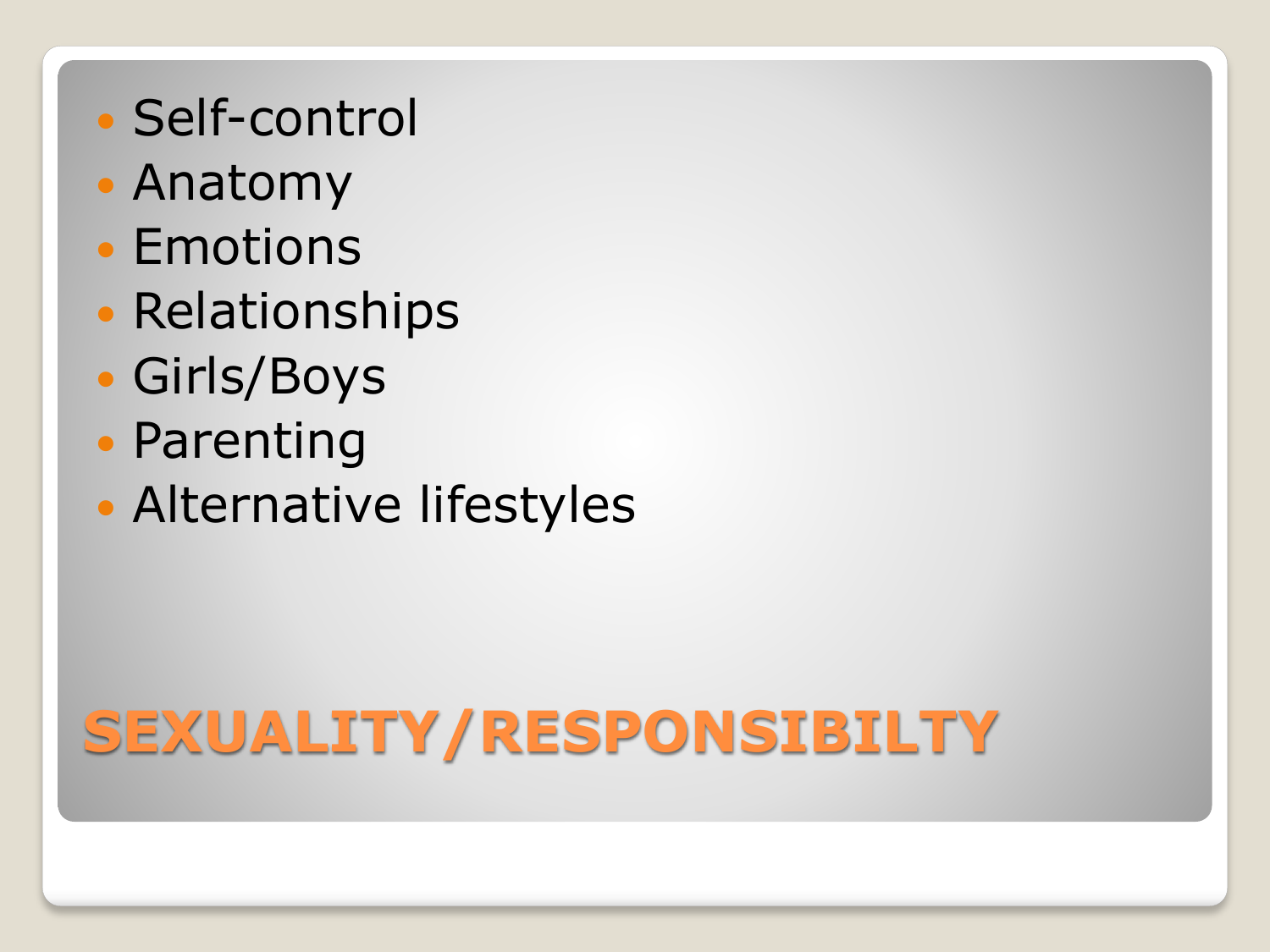- Religion
- Praying
- Spirits
- Ancestors
- God

#### **SPRITUALITY**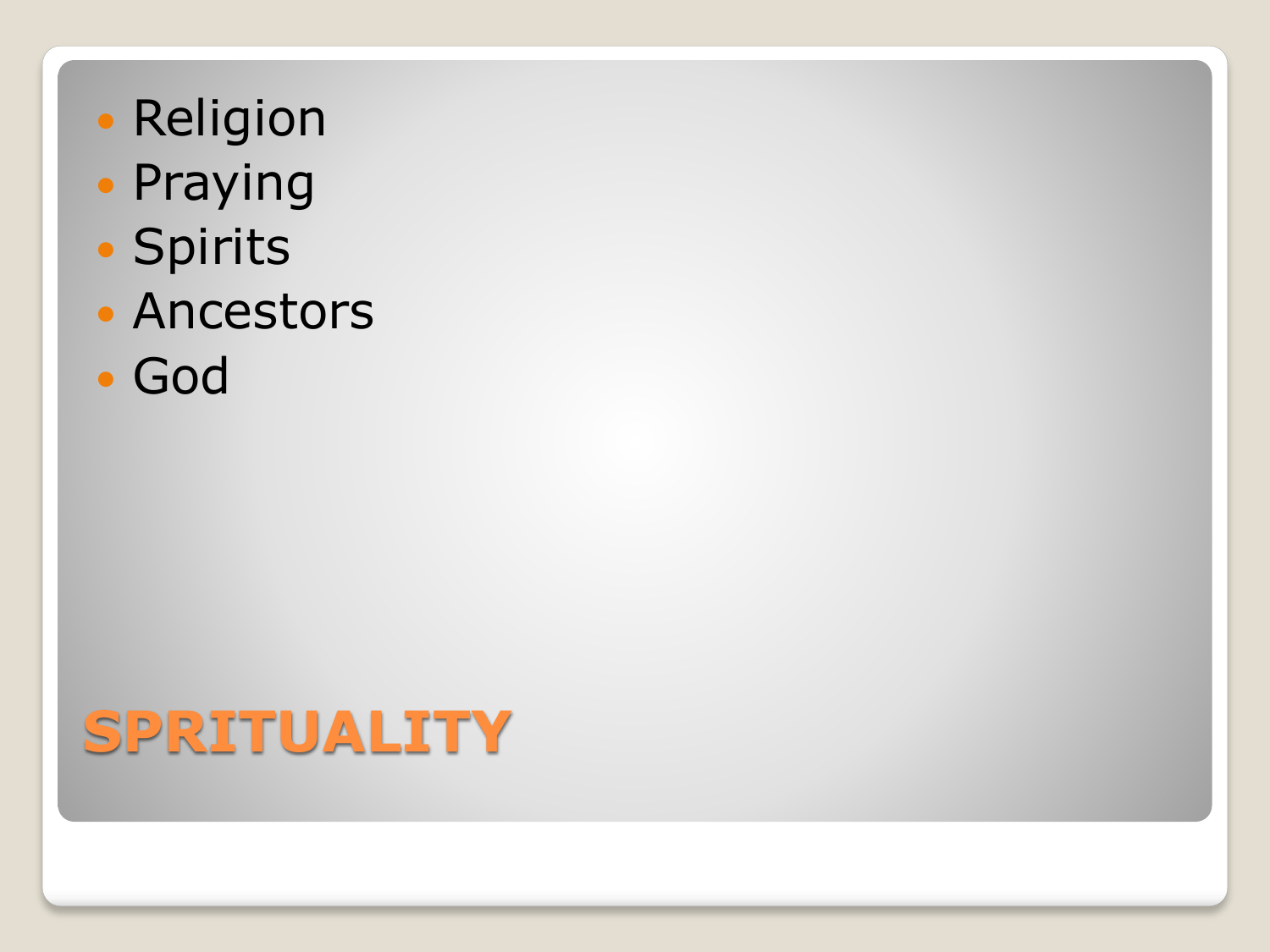- Swimming
- Hiking
- Compass reading/directions
- Climbing
- Shelter
- Camping
- **Fire building**

### **SURVIVAL SKILLS**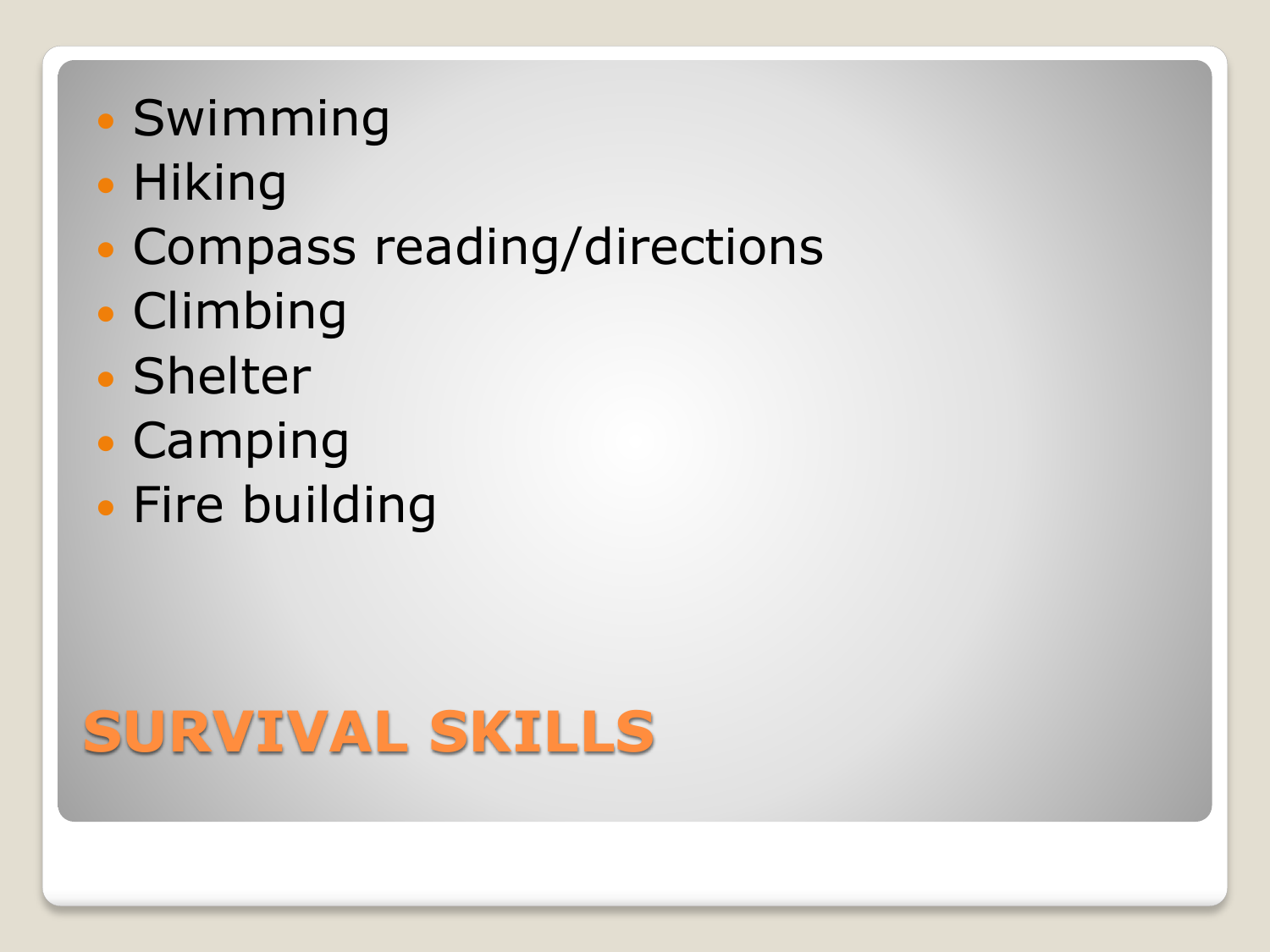- Hand tools
- Hammer, saw, screwdriver, etc.
- Drills
- Skill saws
- Electrical
- Plumbing
- Carpentry

# **TOOLS / EQUIPMENT**

 Auto • Household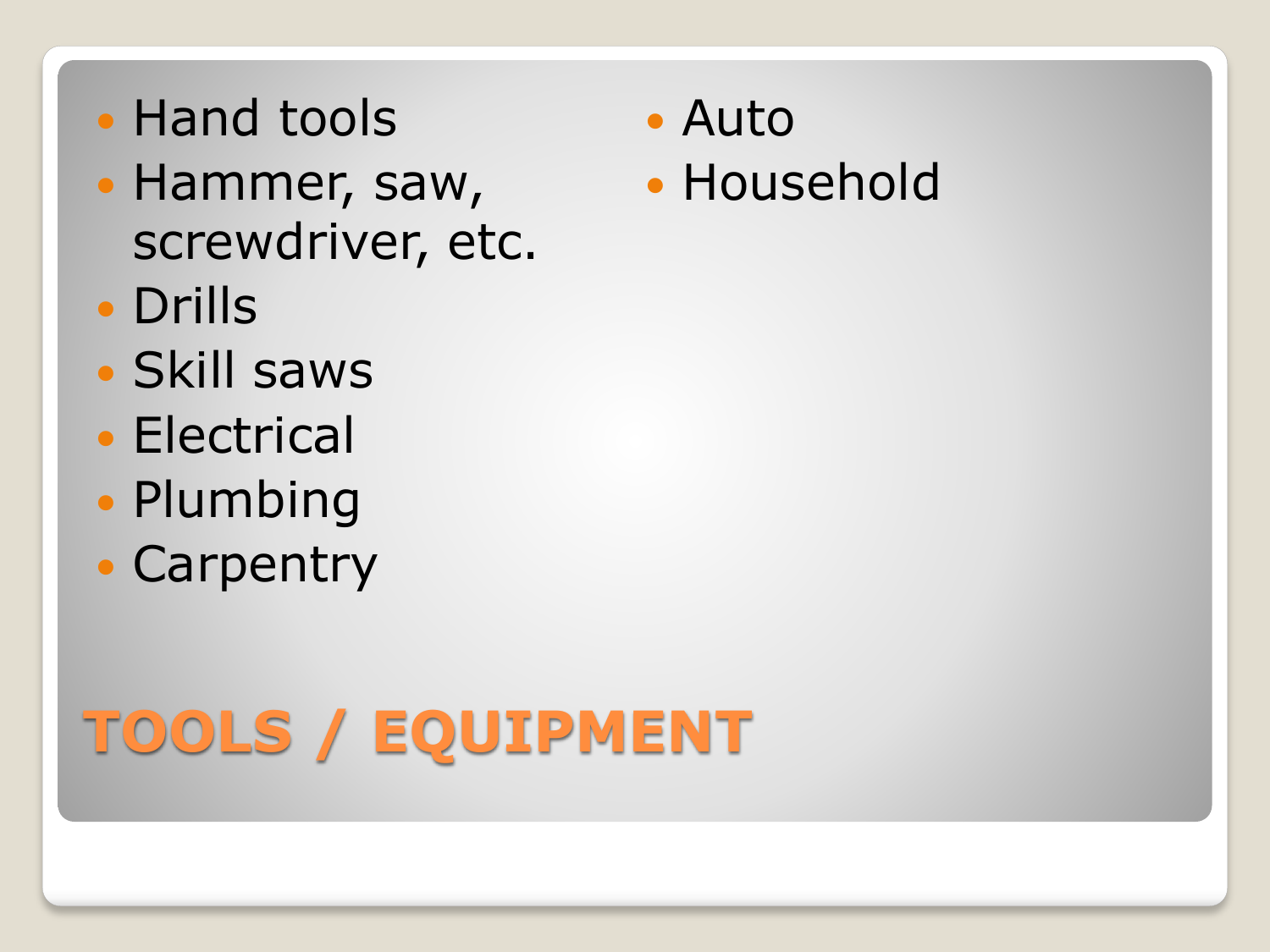- **Landscaping**
- Cutting/edging
- Trimming
- Planting
- Watering
- Hand tools
- Power tools

### **GARDENING/HOME CARE**